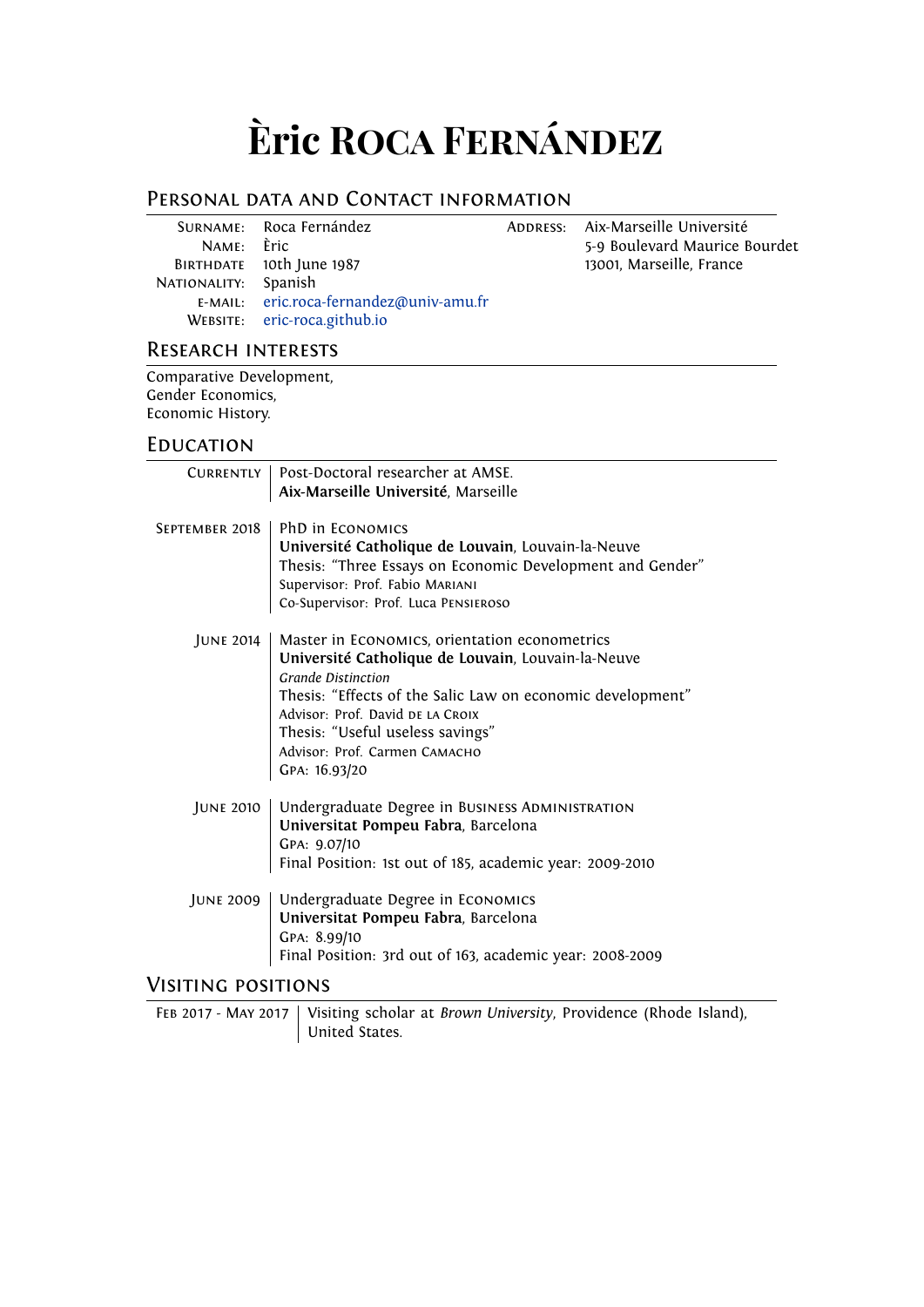## **TEACHING**

| Nov 2013 - JAN 2014 | Teaching assistant at Université Catholique de Louvain, Ottignies-<br>Louvain-la-Neuve, Belgium                                                                                                                                                                                                                                                                 |
|---------------------|-----------------------------------------------------------------------------------------------------------------------------------------------------------------------------------------------------------------------------------------------------------------------------------------------------------------------------------------------------------------|
|                     | Practical workshop sessions for two groups of undergraduate students in eco-<br>nomics. The main activities undertook consisted in the preparation of the ma-<br>terials to be reviewed during the sessions using a list of problem sets as well as<br>its correction. Professors in charge of the course: Prof. Belleflamme, Paul and<br>Prof. Hindriks, Jean. |
| OCT 2019 - DEC 2019 | Macroeconomics II at Aix-Marseille Université, Marseille, France<br>Master level. Ramsey and OLG models. In charge of the English group.                                                                                                                                                                                                                        |
| OCT 2020 - DEC 2020 | Macroeconomics II at Aix-Marseille Université, Marseille, France<br>Master level. Ramsey and OLG models. In charge of the English group.                                                                                                                                                                                                                        |
| JAN 2021 - MAR 2021 | Teaching assistant at Aix-Marseille Université, Marseille, France<br>Macroéconomie I, Undergraduate level. Professor in charge of the course: Prof.<br>Granier, Pierre.                                                                                                                                                                                         |

## **PUBLICATIONS**

#### **Published papers in peer-reviewed journals:**

2019 Roca Fernández, Èric. "In the Name of the Father: Inheritance Systems and the Dynamics of State Capacity", *Macroeconomic Dynamics, 2019–June, 1–28*. *[doi:10.1017/S1365100519000476](https://doi.org/10.1017/S1365100519000476)*.

#### **Working Papers:**

2017 | Frigo, Annalisa and Roca Fernández, Èric. ' "Now She Is Martha then She Is Mary": the Influence of Beguinages on Attitudes Toward Women', *Unicredit Working Papers, 2017, 95, 1–67*. *Third round of revision at Journal of Economic Growth.* 2018 Roca Fernández, Èric. "If Children Suffer when Mothers Work, Do Mothers Work Less?", *PhD Chapter*. 2020 Litina, Anastasia and Roca Fernández, Èric. "Celestial Enlightenment: Curiosity, Eclipses and Economic Development among Pre-Modern Ethnic Groups", *Working paper AMSE 2020-40*. *Revise and Resubmit at The Economic Journal. [HALSHS Link](https://halshs.archives-ouvertes.fr/halshs-03044843)*.

#### **Conference presentations:**

- 2014 | 8th Louvain Symposium on Economic Dynamics. *Louvain-la-Neuve, Belgium*.
- 2016 The Importance of Elites and their Demography for Knowledge and Development. *Louvain-la-Neuve, Belgium.* OLG Days, 2016. *Ville de Luxembourg, Luxembourg.* 12th Annual conference on economic growth and development. *New Delhi, India.*
- 2017 ASREC European Meeting. *Bologna, Italy.* Elite Human Capital and the Roads to Modernity: the East versus the West. *Marseille, France.* Bonn Job Market Workshop in Economic History. *Bonn, Germany.*
- 2018 2018 ADRES Doctoral Conference. *Palaiseau, France.* 9th Annual Workshop on Growth, Histoy and Development. *Odense, Denmark.*